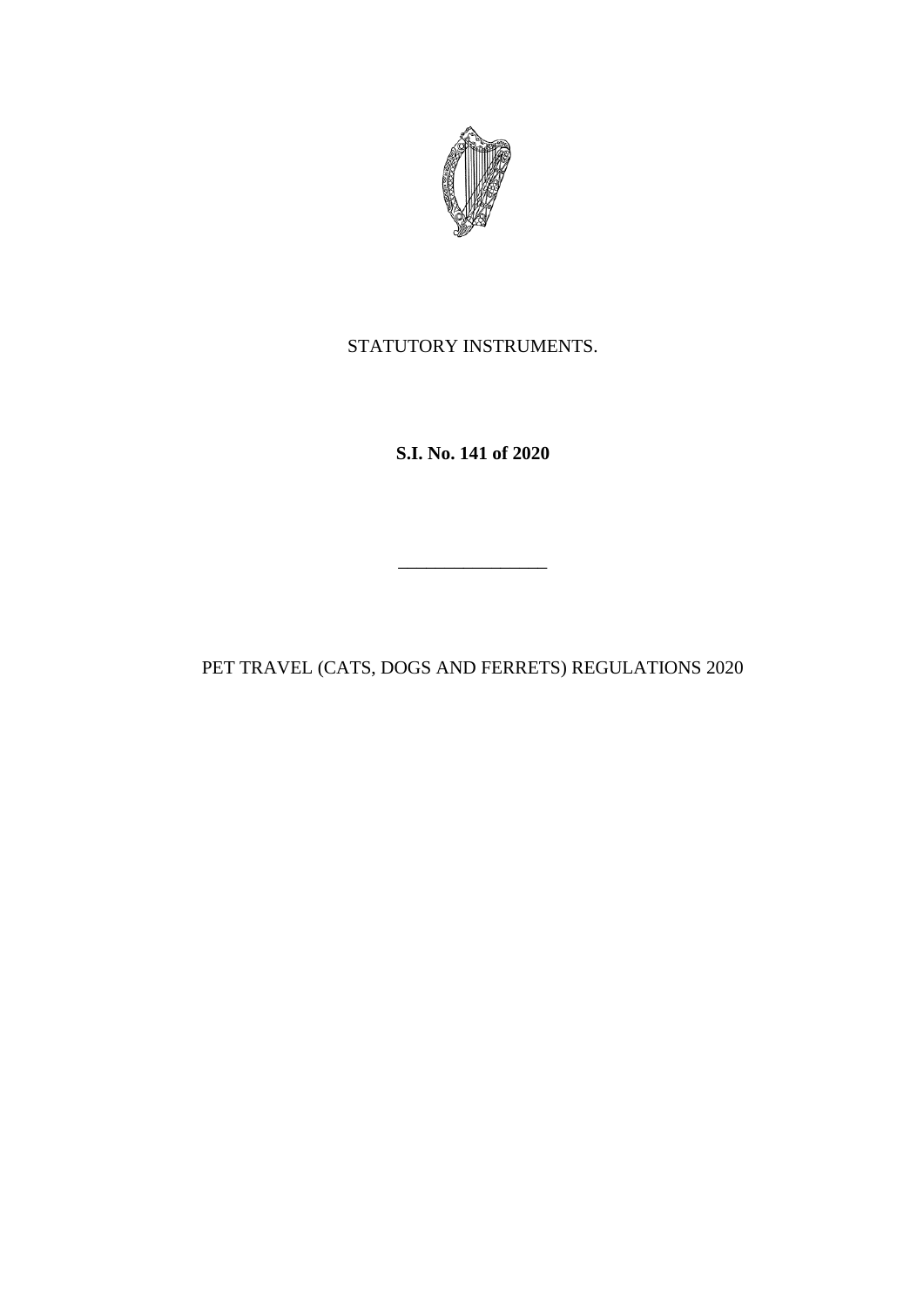# 2 **[141]**

# S.I. No. 141 of 2020

# **Part 1**

# **Preliminary and general**

- 1. Citation
- 2. Interpretation
- 3. Application

# **Part 2**

## **Movement of cats, dogs and ferrets**

- 4. Movement between the State and another EU Member State
- 5. Movement into the State from a Part 1 territory
- 6. Movement into the State from a third country other than a Part 1 territory
- 7. *Echinococcus multilocularis* treatment
- 8. Travellers' points of entry
- 9. Presentation of animal for inspection
- 10. Reading a transponder
- 11. Advance notice
- 12. Quarantine, etc.
- 13. Fees

## **Part 3**

# **Identification document**

- 14. Issue of identification document (passport)
- 15. Security and records
- 16. Altered or forged passport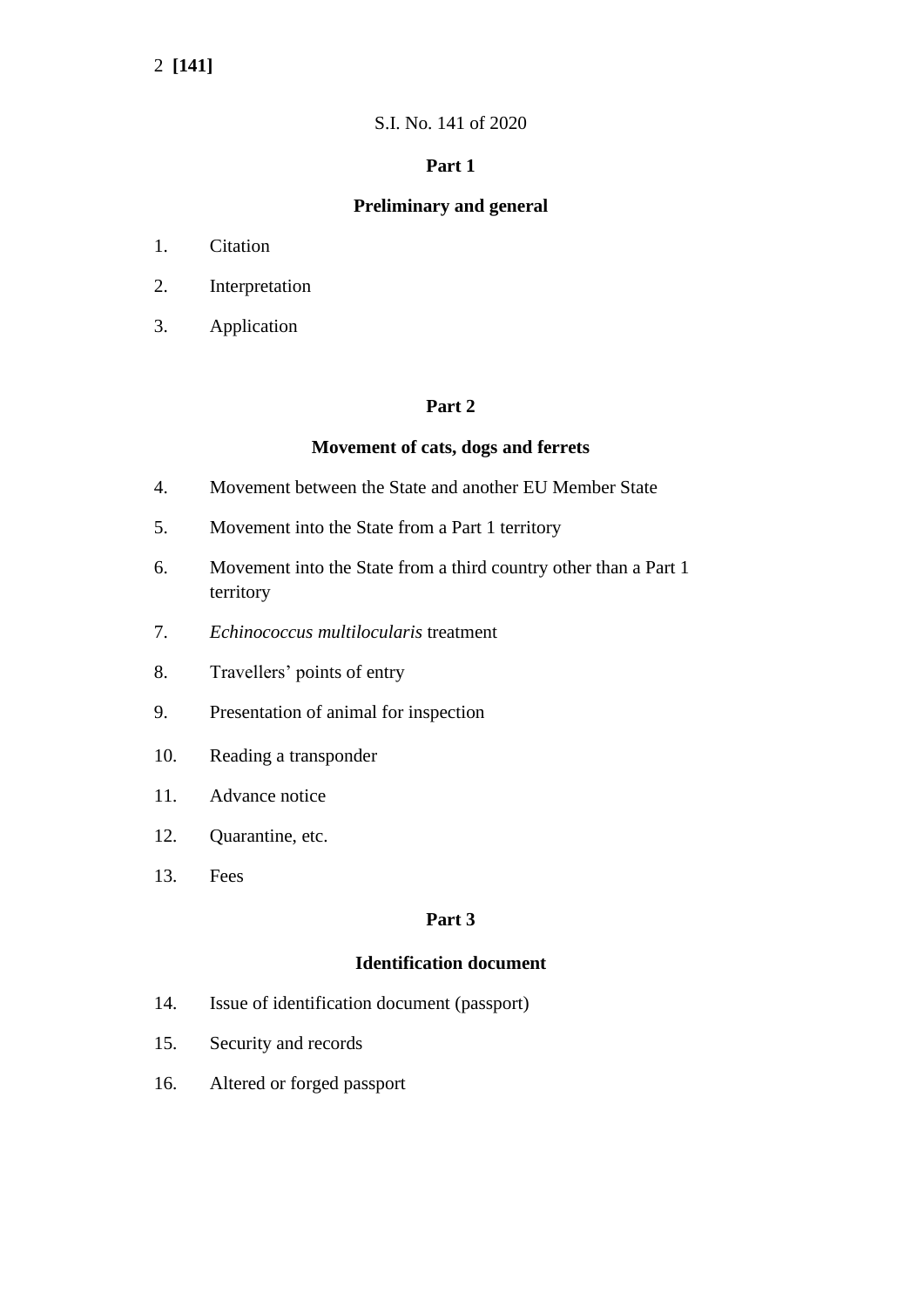# **Part 4**

# **Final provisions**

- 17. Penal provisions
- 18. Saver
- 19. Revocation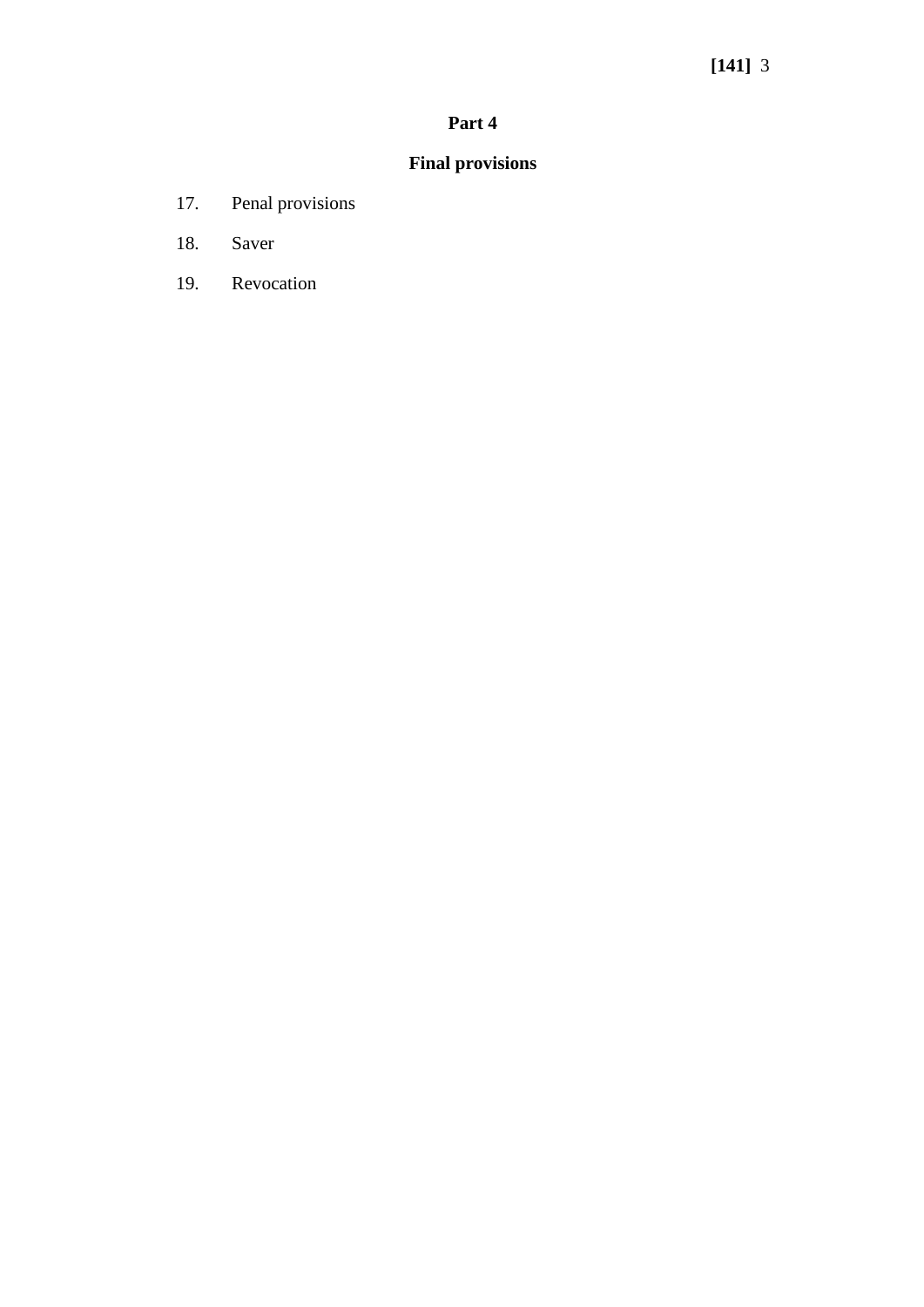# **S.I. No. 141 of 2020**

## PET TRAVEL (CATS, DOGS AND FERRETS) REGULATIONS 2020

I, MICHAEL CREED, Minister for Agriculture, Food and the Marine, in exercise of the powers conferred on me by section 36 of the Animal Health and Welfare Act 2013 (No. 15 of 2013), for the purpose of giving full effect to Regulation (EU) No 576/2013 of the European Parliament and of the Council of 12 June 2013<sup>1</sup>, Commission Implementing Regulation (EU) No 577/2013 of 28 June  $2013<sup>2</sup>$  (as amended by Commission Implementing Regulation (EU) No 1219/2014 of 13 November 2014<sup>3</sup> , Commission Implementing Regulation (EU) 2016/561 of 11 April 2016<sup>4</sup> and Commission Implementing Regulation (EU) 2019/1293 of 29 July 2019<sup>5</sup>) and Commission Delegated Regulation (EU) 2018/772 of 21 November 2017<sup>6</sup>, hereby make the following regulations:

#### **Part 1**

#### **Preliminary and general**

#### **Citation**

1. These Regulations may be cited as the Pet Travel (Cats, dogs and ferrets) Regulations 2020.

#### **Interpretation**

2. (1) In these Regulations—

"Act" means Animal Health and Welfare Act 2013 (No. 15 of 2013);

"Commission Implementing Regulation" means Commission Implementing Regulation (EU) No 577/2013 of 28 June 2013 as amended by Commission Implementing Regulation (EU) No 1219/2014 of 13 November 2014, Commission Implementing Regulation (EU) 2016/561 of 11 April 2016 and Commission Implementing Regulation (EU) 2019/1293 of 29 July 2019;

"non-commercial movement" means—

- (*a*) the movement of a cat, dog or ferret between the State and another EU Member State, or
- (*b*) the movement of a cat, dog or ferret into the State from a non-EU country or territory,

<sup>1</sup> OJ L 178, 28.6.2013, p. 1.

<sup>2</sup> OJ L 178, 28.6.2013, p. 109

<sup>3</sup> OJ L 329, 14.11.2014, p. 23

<sup>4</sup> OJ L 96, 12.4.2016, p. 26

 $5$  OJ L 204, 2.8.2019, p. 3

<sup>6</sup> OJ L 130, 28.5.2018, p. 1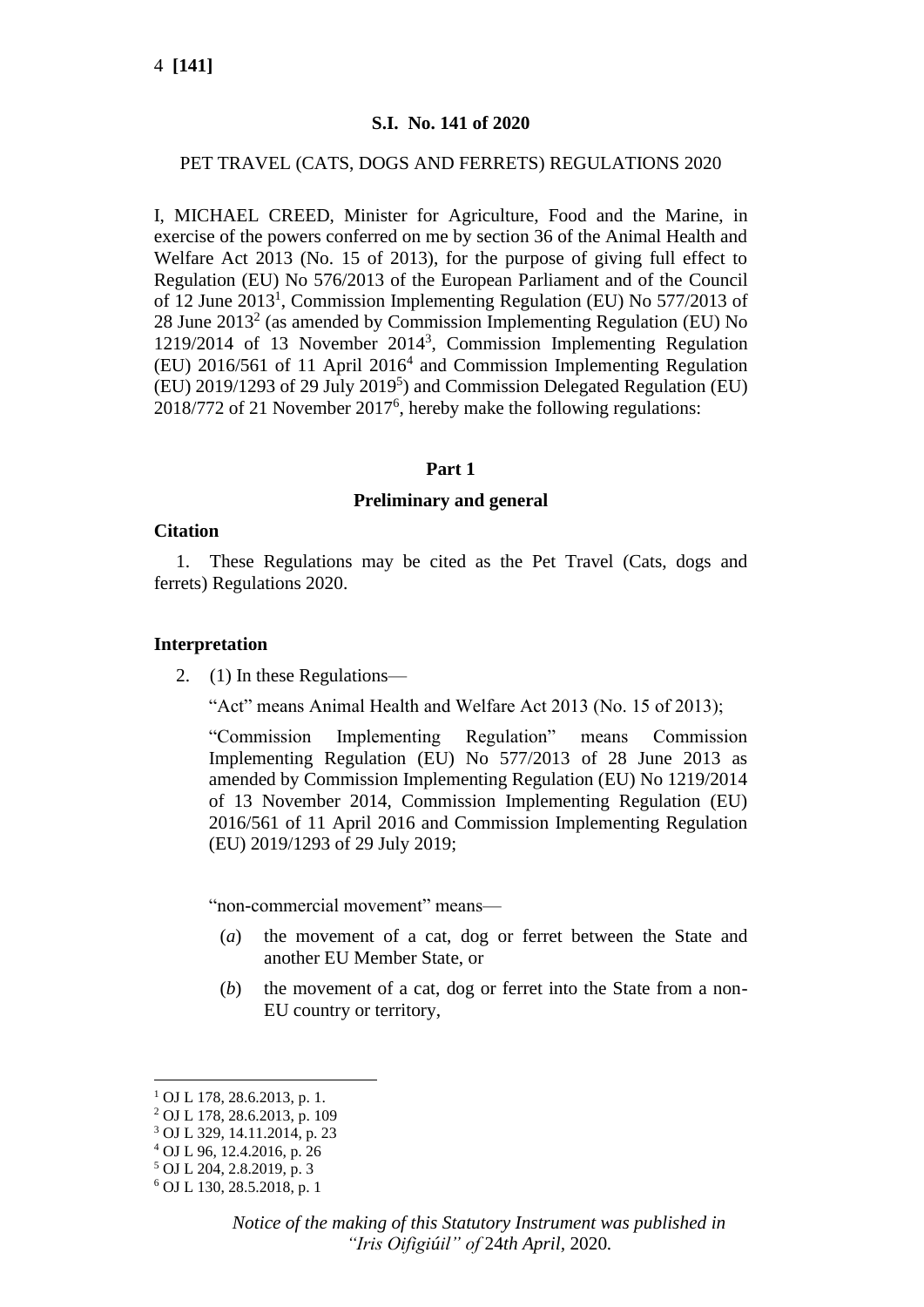which does not have as its aim either the sale of or the transfer of ownership of the cat, dog or ferret;

"Part 1 territory" means a country or territory listed in Part 1 of Annex II to the Commission Implementing Regulation;

"Pet Travel Regulation" means Regulation (EU) No 576/2013 of the European Parliament and of the Council of 12 June 2013.

(2) A word or an expression used in these Regulations and also used in the Pet Travel Regulation, the Commission Implementing Regulation, or Commission Delegated Regulation (EU) 2018/772 of 21 November 2017, has, unless the contrary intention appears, the same meaning in these Regulations as it has in the act of the institutions of the European Union in which it occurs.

#### **Application**

3. (1) These Regulations apply to the non-commercial movement of a cat, dog or ferret—

- (*a*) that is accompanied by—
	- (i) the owner of the animal, or
	- (ii) a person authorised in writing by the owner of the animal to accompany the animal ("authorised person"),

and

(*b*) in the case of a movement into the State, the owner of the animal arrives into the State no earlier than 5 days before, or no later than 5 days after, the arrival of the animal.

(2) These Regulations do not apply to the movement of a consignment consisting of 6 or more cats, dogs or ferrets unless—

- (*a*) each animal is being moved solely to participate in a specific competition, exhibition or sporting event, or in training for such an event,
- (*b*) each animal has attained the age of 6 months, and,
- (*c*) in the case of a movement into the State, the person having possession or control of the consignment has, in respect of each animal, no later than 24 hours before the scheduled time of arrival in the State, submitted evidence that conforms to Article 5(2)(b) of the Pet Travel Regulation in the manner specified on a website maintained by the Minister.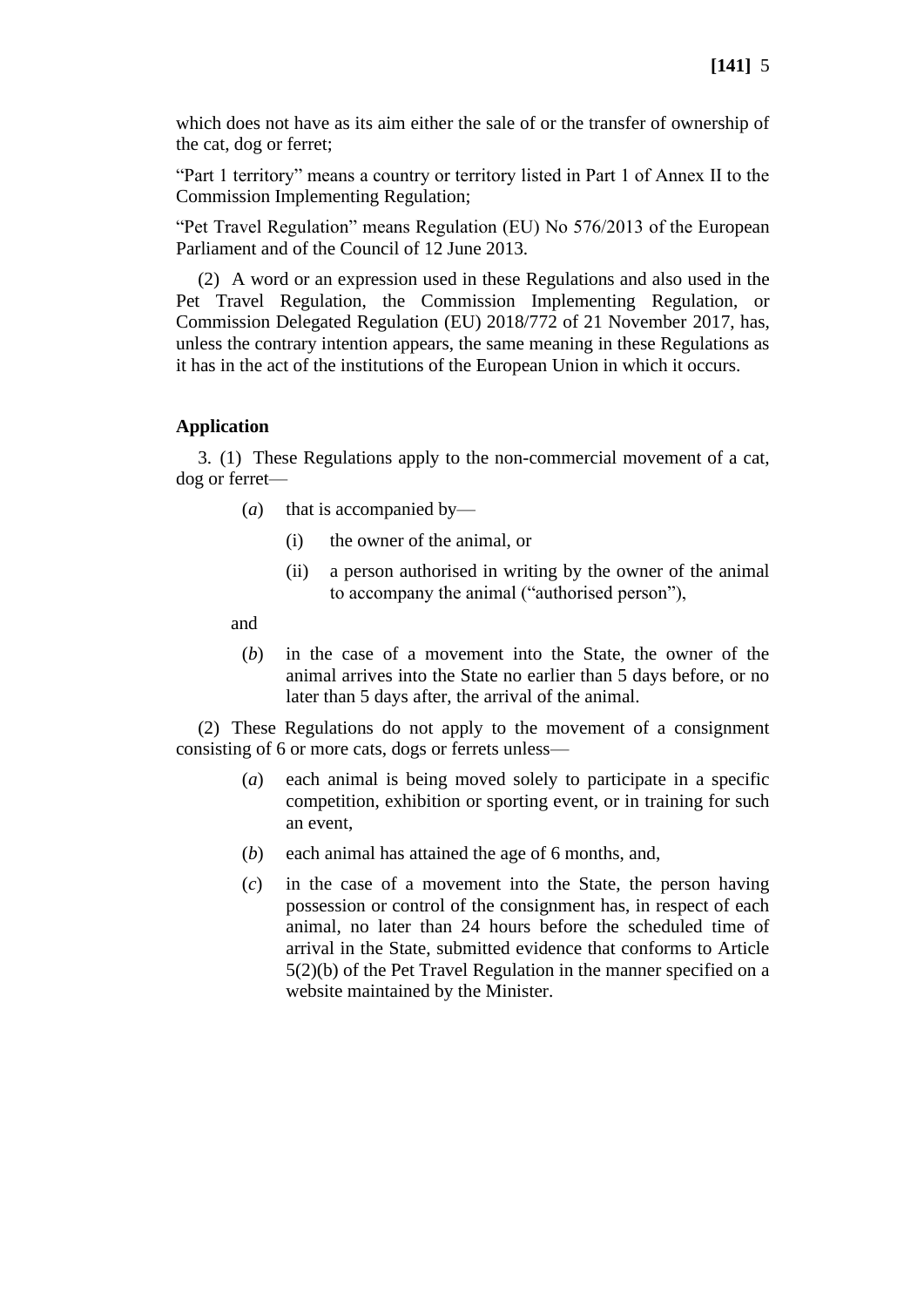# **Part 2**

## **Movement of cats, dogs and ferrets**

## **Movement between the State and another EU Member State**

4. A person shall not move a cat, dog or ferret between the State and another EU Member State in contravention of the following provisions of the Pet Travel Regulation—

- (*a*) Article 6 (a), which requires that the animal is identified by means of a transponder implanted into the animal, or a clearly readable tattoo applied before 3 July 2011,
- (*b*) Article 6 (b), which requires that the animal has received an anti-rabies vaccination that complies with Annex III, or
- (*c*) Article 6 (d), which requires that the animal is accompanied by a completed identification document relating to the animal issued in accordance with Article 22.

## **Movement into the State from a Part 1 territory**

5. (1) A person shall not move a cat, dog or ferret into the State from a Part 1 territory in contravention of the following provisions of the Pet Travel Regulation—

- (a) Article 10 (1) (a), which requires that the animal is identified by means of a transponder implanted into the animal, or a clearly readable tattoo applied before 3 July 2011, or
- (b) Article 10 (1) (b), which requires that the animal has received an anti-rabies vaccination that complies with Annex III.

(2) A person shall not move a cat, dog or ferret into the State from a Part 1 territory, unless the animal is accompanied by an identification document issued in accordance with Article 22 of the Pet Travel Regulation.

# **Movement into the State from a third country other than a Part 1 territory**

6. (1) A person shall not move a cat, dog or ferret into the State from a third country other than a Part 1 territory in contravention of the following provisions of the Pet Travel Regulation—

- (*a*) Article 10 (1) (a), which requires that the animal is identified by means of a transponder implanted into the animal, or a clearly readable tattoo applied before 3 July 2011,
- (*b*) Article 10 (1) (b), which requires that the animal has received an anti-rabies vaccination that complies with Annex III,
- (*c*) Article 10 (1) (c) which requires that the animal has undergone a rabies antibody titration test that complies with Annex IV, or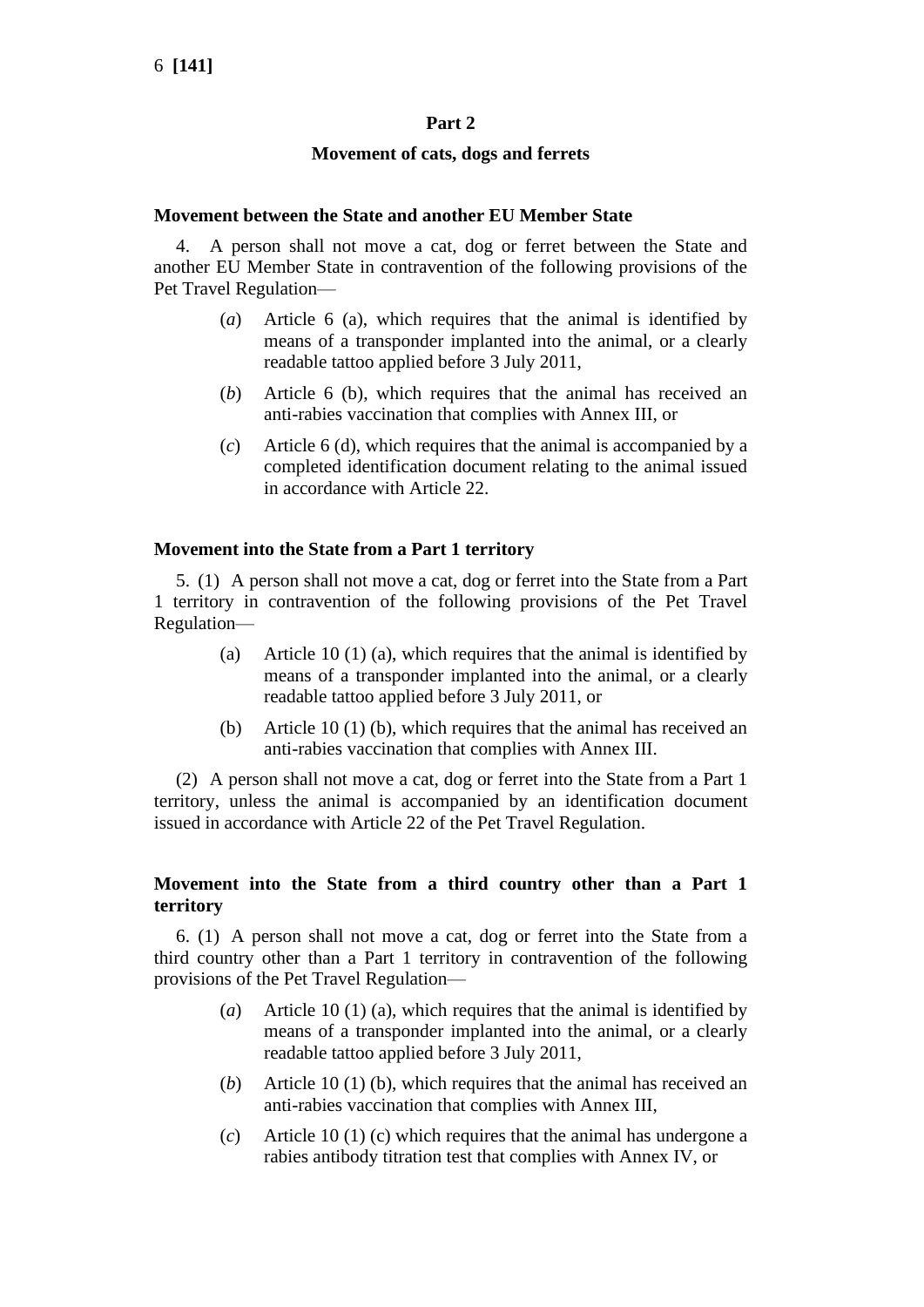(2) Paragraph (1) (c) does not apply to the movement into the State of a cat, dog or ferret from a country or territory listed at Part 2 of Annex II to the Commission Implementing Regulation.

#### *Echinococcus multilocularis* **treatment**

7. (1) A person shall not move a dog into the State—

- (*a*) if the dog has not undergone treatment in accordance with Article 6 of Commission Delegated Regulation (EU) 2018/772 of 21 November 2017, which relates to treatment against *Echinococcus multilocularis*, and
- (*b*) unless such treatment is certified in accordance with Article 6 (4) of Commission Delegated Regulation (EU) 2018/772 of 21 November 2017.

(2) This Regulation does not apply to a dog moved directly into the State from Finland, Malta or the United Kingdom.

## **Travellers' points of entry**

8. (1) A person shall not move a cat, dog or ferret into the State from a third country, other than a Part 1 territory, in contravention of Article 10(2) of the Pet Travel Regulation, except through a travellers' point of entry.

(2) The travellers' points of entry for the purposes of paragraph (1) and Article 34 (3) of the Pet Travel Regulation are Cork Airport, Dublin Airport, the Port of Cork at Ringaskiddy, Rosslare Europort, and Shannon Airport.

#### **Presentation of animal for inspection**

9. (1) A person shall not remove a cat, dog or ferret, that is moved into the State from a third country other than a Part 1 territory, from the confines of the port of arrival of the animal unless—

- (*a*) the animal and the identification document relating to the animal have been presented for inspection to an authorised officer, and
- (*b*) the person obtains a written statement issued by such officer stating that the animal and identification document have been presented for inspection in accordance with this Regulation.

(2) A person to whom a written statement is given under paragraph (1) (b) shall retain such statement while the animal to which it relates is in the State, and make the statement available for inspection on request to an authorised officer.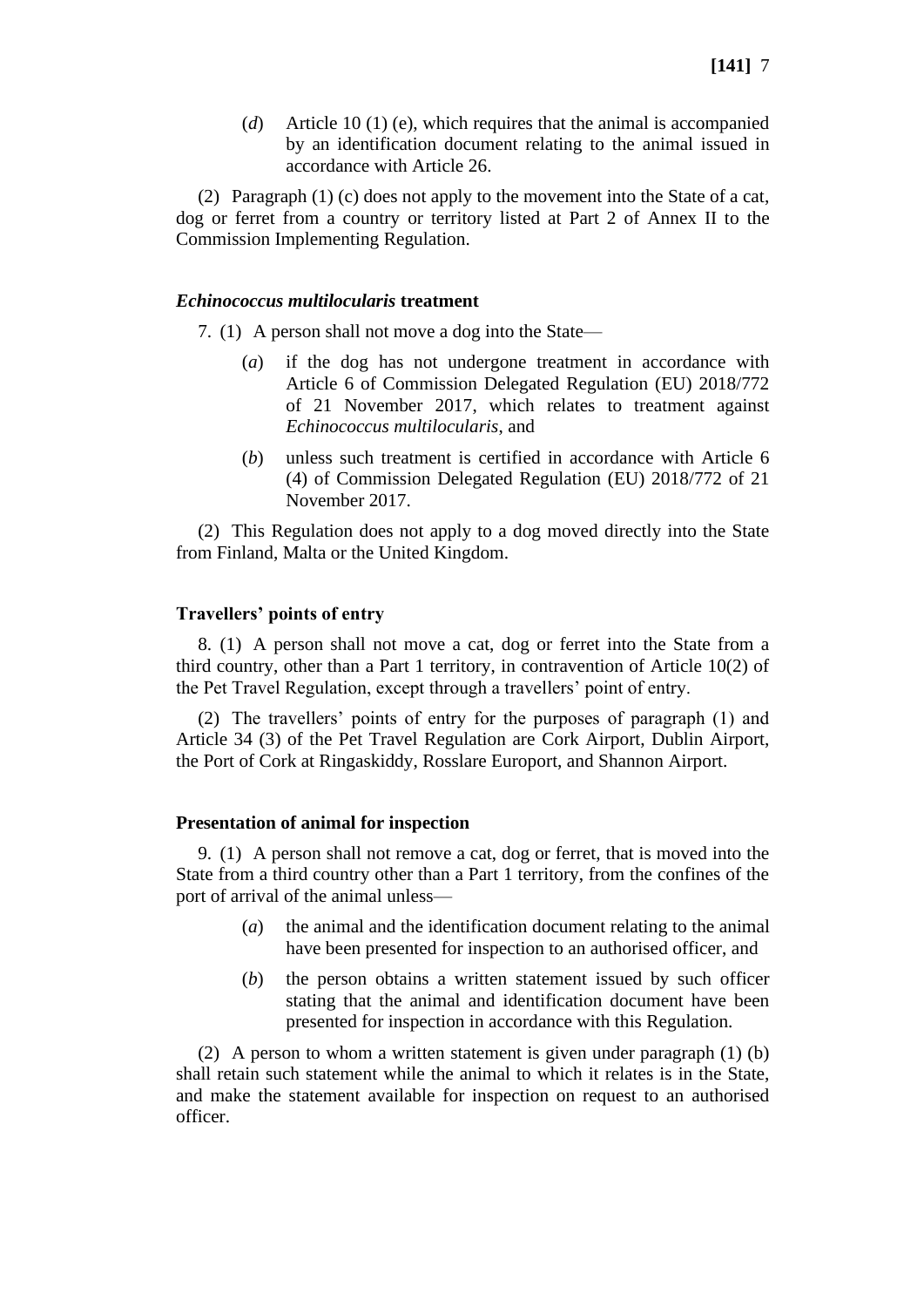# **Reading a transponder**

10. A person shall provide an authorised officer with the means of reading a transponder, if required to do so in accordance with Article 17 (1) of the Pet Travel Regulation.

# **Advance notice**

11. (1) A person who is—

- (*a*) the owner of a cat, dog or ferret, or
- (*b*) the authorised person accompanying a cat, dog or ferret,

shall not move a cat, dog or ferret into the State from a third country, other than a Part 1 territory, unless he or she has notified the Minister in writing of the proposed movement no less than 24 hours in advance of the animal's scheduled time of arrival in the State.

(2) The operator of an aircraft, or the operator of a vessel shall not cause or permit a cat, dog or ferret to be moved into the State from a third country other than a Part 1 country, on the aircraft or vessel, or on any vehicle on board the aircraft or vessel, unless he or she has notified the Minister in writing of the proposed movement in advance of the animal's scheduled time of arrival in the State—

- (*a*) in the case of an operator of an aircraft, no less than 24 hours in advance of the animal's scheduled time of arrival in the State, and
- (*b*) in the case of an operator of a vessel, no less than 3 hours in advance of the animal's scheduled time of arrival in the State.

# **Quarantine, etc.**

12. (1) The functions conferred on the competent authority by Article 35 of the Pet Travel Regulation may be exercised by an authorised officer.

- (2) An authorised officer may—
	- (*a*) isolate, under official control, a cat, dog or ferret, or
	- (*b*) direct a person in possession or control of a cat, dog or ferret to keep the animal isolated from contact with other animals,

until outstanding matters are resolved for the purposes of Article 35 (1) (b) of the Pet Travel Regulation.

(3) An authorised officer may direct the person in possession or control of a cat, dog or ferret to return the animal to the country of dispatch in accordance with Article 35 (1) (a) of the Pet Travel Regulation.

(4) A direction under paragraph (2) or (3) may contain such measures as appear to the officer giving the direction to be necessary for the purposes of the direction having full effect.

(5) A person shall comply with a direction issued under this Regulation.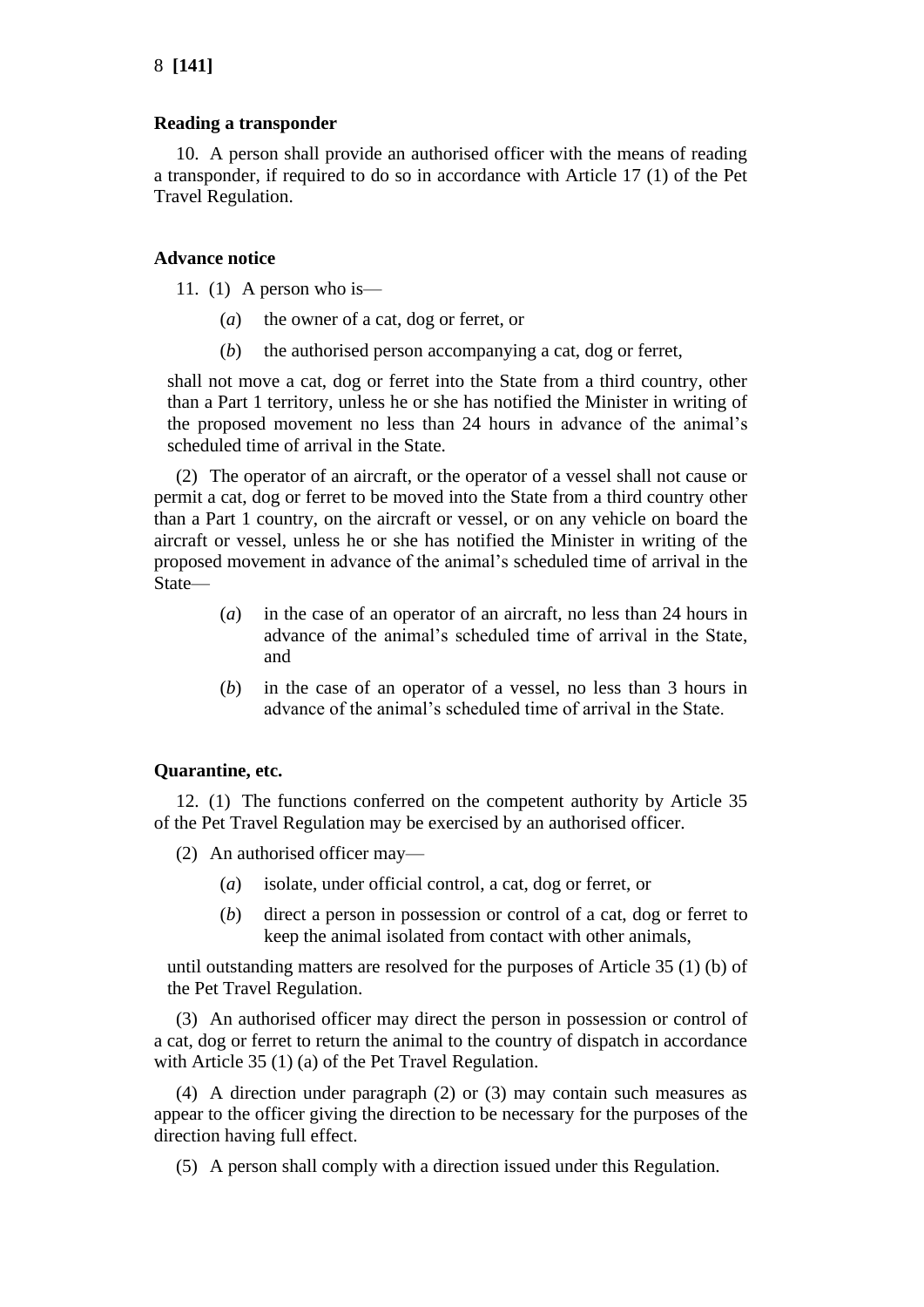(6) Where an authorised officer has reasonable grounds to believe that it is not practicable to isolate an animal or return it to the country of dispatch, the authorised officer may act in accordance with Article 35 (1) (c) of the Pet Travel Regulation.

(7) All costs incurred in relation to an action carried out under this Regulation shall be payable by the person who has possession or control of the animal concerned.

#### **Fees**

13. (1) The Minister may set and charge a fee in respect of the performance of an inspection by an authorised officer under Regulation 9 (1).

(2) A fee payable pursuant to this Regulation may be recovered by the Minister from the person by whom it is payable as a simple contract debt in a court of competent jurisdiction.

#### **Part 3**

## **Identification Document**

#### **Issue of identification document (passport)**

14. (1) A veterinary practitioner may issue an identification document (in this Part referred to as a passport) in respect of a cat, dog or ferret.

(2) A veterinary practitioner shall not issue a passport other than in accordance with Article 22 of the Pet Travel Regulation.

(3) A person other than a veterinary practitioner shall not issue a passport.

(4) A veterinary practitioner may obtain a reasonable supply, anticipating future use, of blank passports from the Minister on payment of the fee set under section 73 of the Animal Health and Welfare Act 2013.

(5) A passport issued or supplied under this Regulation continues to be the property of the Minister and shall be produced for inspection or surrendered on request to an authorised officer by the holder of the passport.

(6) The Minister may, for good cause, refuse to permit a veterinary practitioner to have passports in his or her possession or under his or her control, or to issue passports, for such period as the Minister considers appropriate.

(7) If the Minister proposes to refuse to permit a veterinary practitioner to have passports in his or her possession or under his or her control, or to issue passports, the Minister shall—

> (*a*) notify the veterinary practitioner, in writing, of the proposal and the reasons for the proposal, and that the veterinary practitioner may make representations in relation to the proposal to the Minister no later than 14 days after the date of notification,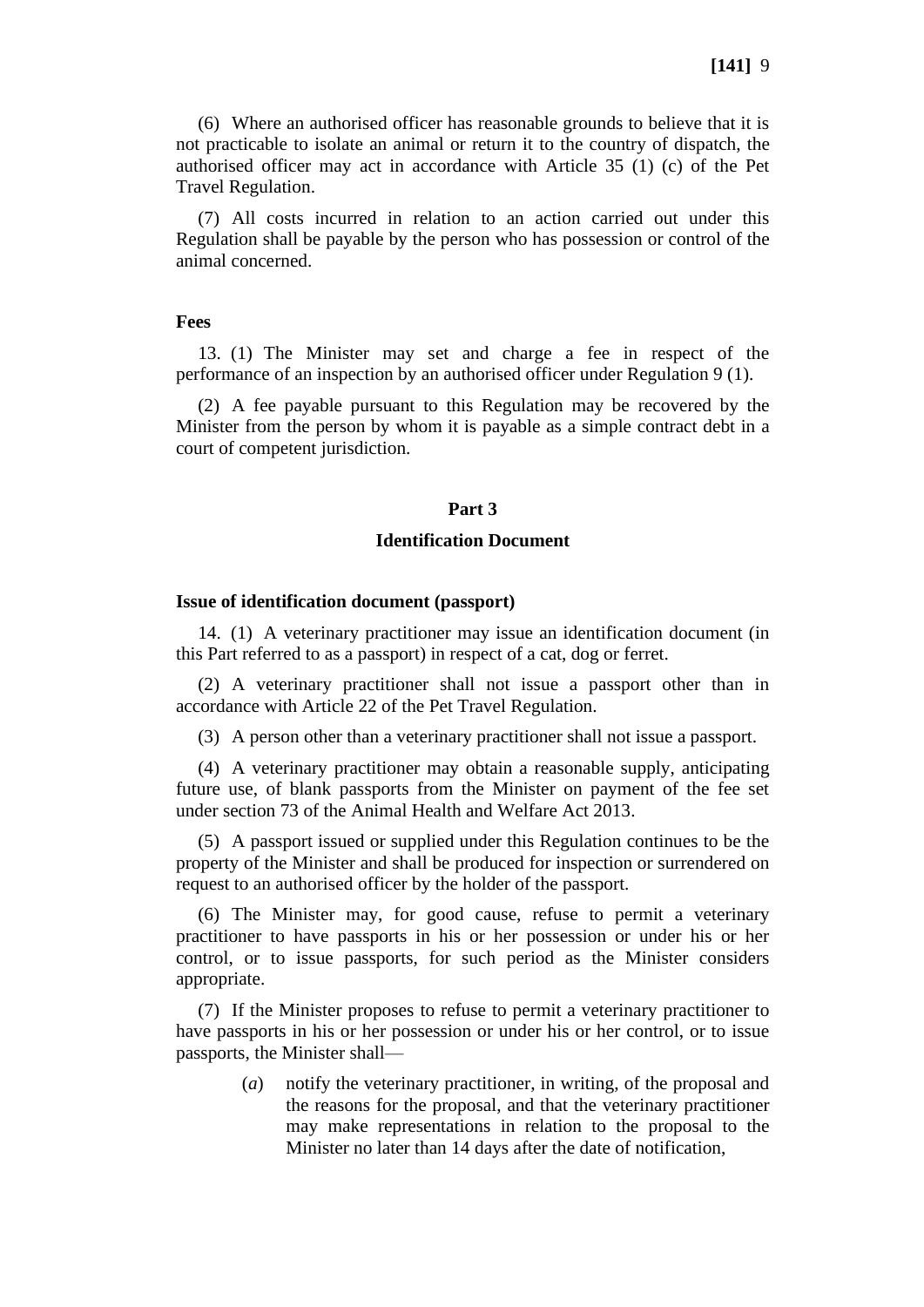- (*b*) consider a representation duly made before deciding whether to proceed with, modify or annul the proposal, and
- (*c*) notify the veterinary practitioner, in writing, of the decision and the reasons for the decision.

(8) Any time after the expiration of 3 months after the date of a decision mentioned in paragraph (7) (c), the veterinary practitioner to whom the decision relates may apply to the Minister to discharge or vary the original decision, and the Minister may affirm, discharge or vary the decision.

(9) If an application under paragraph (8) is refused, a further application shall not be made within 3 months of the date of refusal.

#### **Security and records**

15. (1) A veterinary practitioner shall—

- (*a*) store blank passports in a secure manner that prevents loss or theft and in accordance with the directions (if any) of an authorised officer,
- (*b*) maintain a record of the information mentioned in Article 21 (1) and (3) of the Pet Travel Regulation in respect of passports issued by him or her, in a form (if any) as the Minister may determine, and
- (*c*) make such returns to the Minister as the Minister may require.

(2) A veterinary practitioner shall not sell or supply a blank or incomplete passport.

(3) A record maintained under paragraph (1)(b) shall be kept for a period of 3 years and be made available for inspection on request to an authorised officer.

#### **Altered or forged Passport**

16. A veterinary practitioner who has reasonable cause to believe that an entry on a passport is false or misleading or that a document purporting to be a passport is forged shall retain the document, report the facts to, and surrender the document, at the earliest opportunity, to an authorised officer.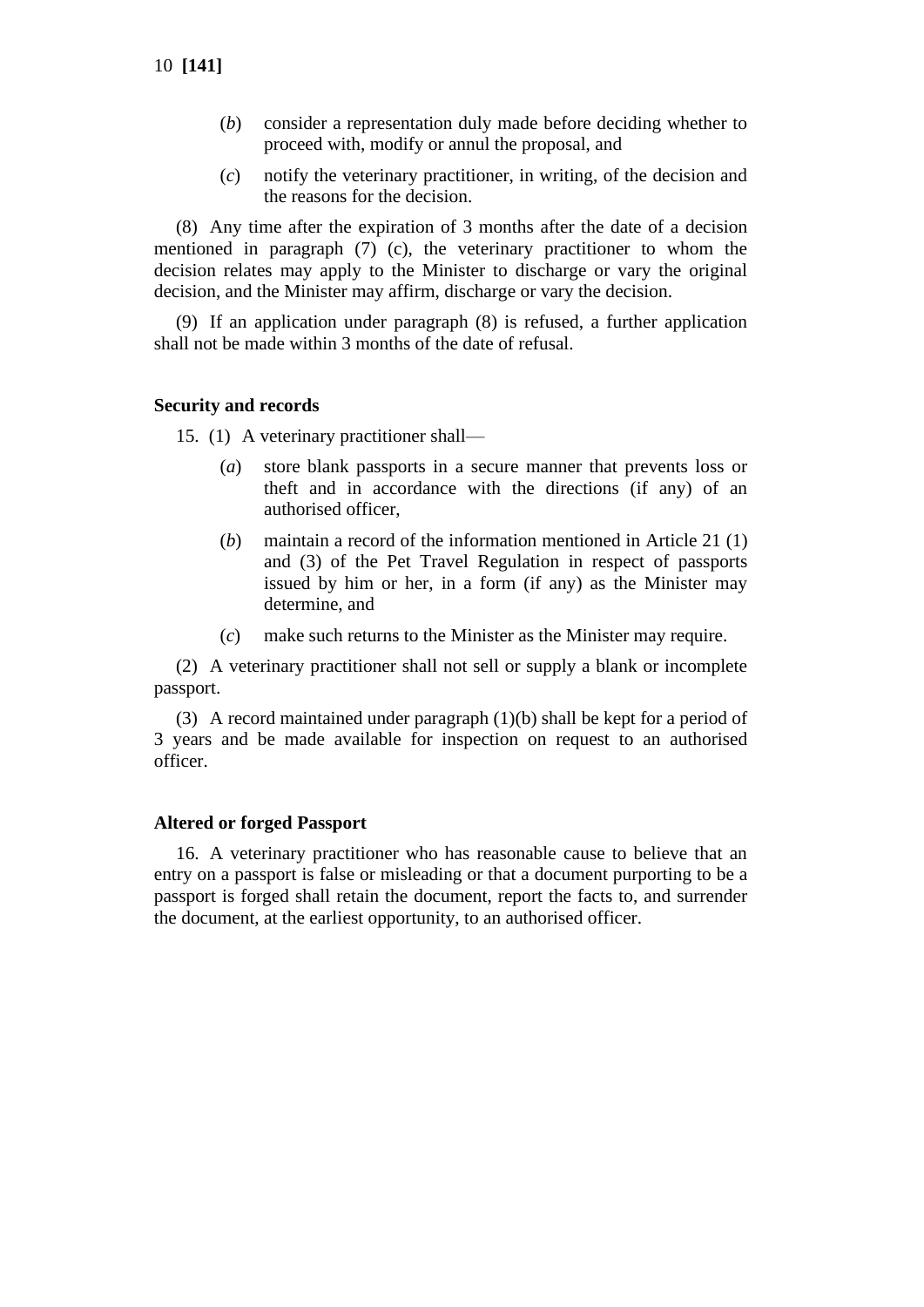# **[141]** 11

## **Part 4**

## **Final provisions**

## **Penal provisions**

17. (1) Regulations 4, 5, 6(1), 7(1), 8(1), 9, 10, 12(5), 14(2), (3) and (5), and 15(2) are penal provisions to which section 36 (4) (b) of the Act applies.

(2) Regulation 11, paragraphs (1) and (3) of Regulation 15, and Regulation 16 are penal provisions to which section 36 (4) (a) of the Act applies.

#### **Saver**

18. (1) A passport issued under the Pet Passport (No. 2) Regulations 2014 (S.I. No. 602 of 2014), that is in force immediately before the commencement of these Regulations, remains in force and may be dealt with as if it is an identification document issued under the corresponding provision of these Regulations.

(2) A record maintained in accordance with the Pet Passport (No. 2) Regulations 2014 shall be maintained in accordance with Regulation 15 (1) (b) and kept in accordance with Regulation 15 (3).

#### **Revocation**

19. Regulations 3, 4, 5, 6, 7 and 8 of the Pet Passport (No. 2) Regulations 2014 (S.I. No. 602 of 2014) are revoked.



GIVEN under my Official Seal, 15 April, 2020.

MICHAEL CREED, Minister for Agriculture, Food and the Marine.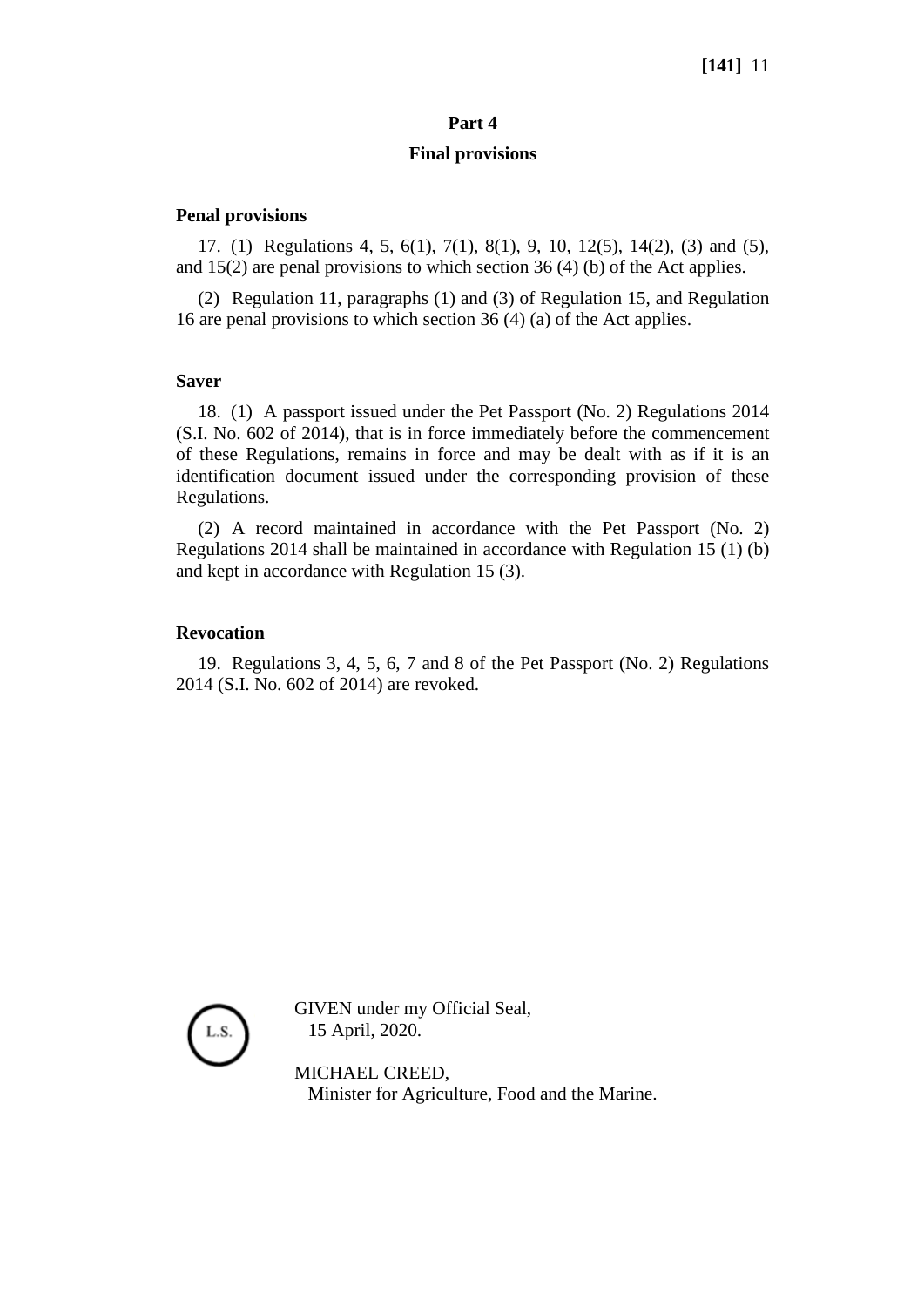# 12 **[141]**

## EXPLANATORY NOTE

# *(This note is not part of the Instrument and does not purport to be a legal interpretation)*

This Statutory Instrument gives full effect to Regulation (EU) No 576/2013 of the European Parliament and of the Council of 12 June 2013, Commission Implementing Regulation (EU) No 577/2013 of 28 June 2013, and Commission Delegated Regulation (EU) 2018/772 of 21 November 2017. Regulation (EU) No 576/2013 and Commission Implementing Regulation (EU) No 577/2013 legislate for the movement of pet dogs, cats and ferrets between EU Member States and from third countries into the EU. Commission Delegated Regulation (EU) 2018/772 is concerned with treatment against *Echinococcus multilocularis*.